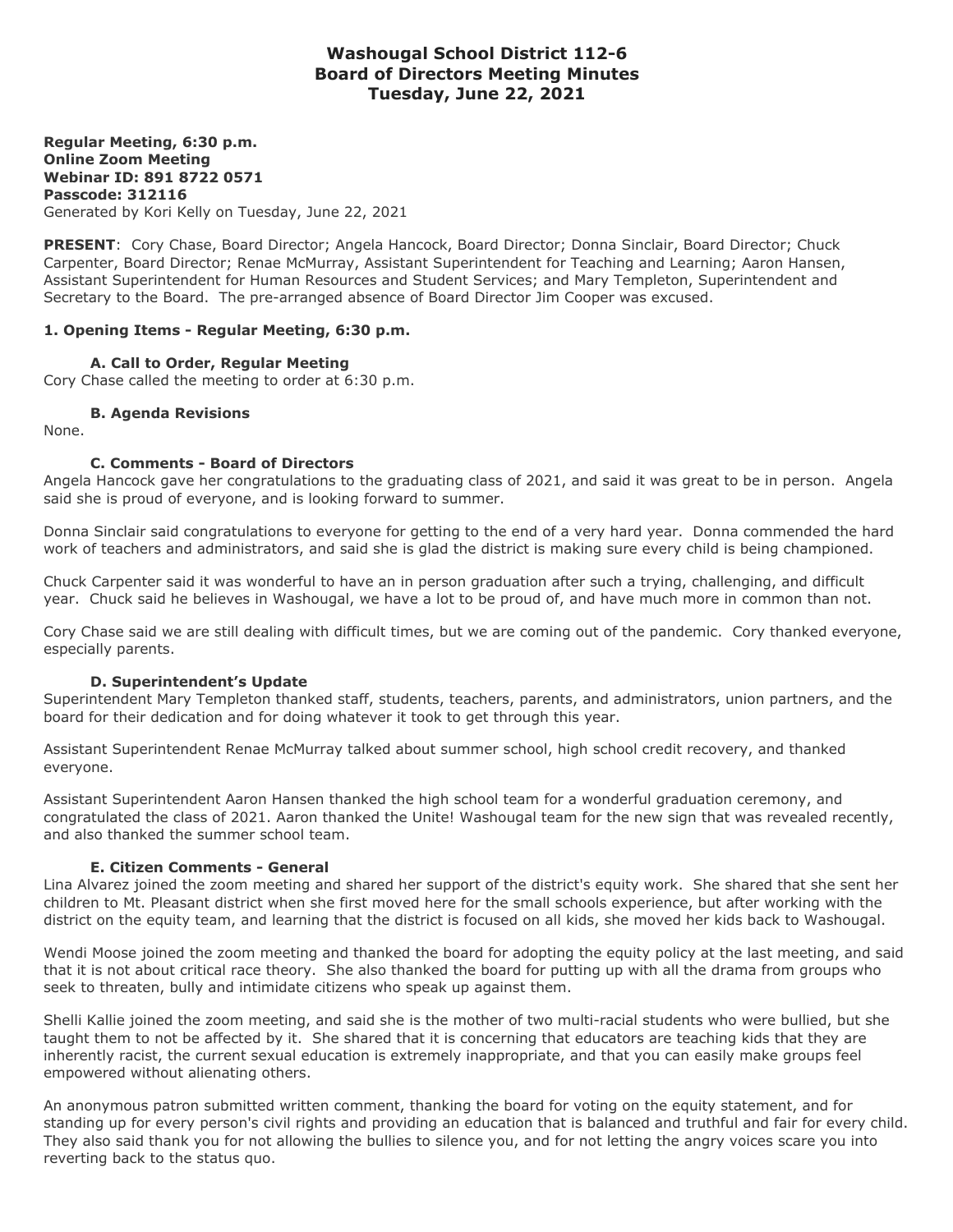# **2. Consent Agenda**

Board members received and reviewed these documents in advance of the meeting.

# **A. Minutes (June 8, 2021)**

# **B. Accounts Payable (Pre-Authorization Second Run June 2021, July 2021)**

Vouchers audited and certified by the auditing officer as required by RCW 42.24.080, and those expense reimbursement claims certified as required by RCW 42.24.090, have been recorded on a listing which has been made available to the board. As of this date the board, by a unanimous vote, does approve for payment those vouchers included in the below list and further described as follows:

# General Fund

Warrant Numbers 246469 - 246495, totaling \$70,294.60 (Pay date: 6-11-21) ACH Numbers 202100179 - 202100181, totaling \$517.09 (Pay date: 6-11-21)

# ASB Fund

Warrant Numbers 24474 - 24475, totaling \$8,174.05 (Pay date: 6-11-21) ACH Numbers 202100178 - 202100178, totaling \$60.60 (Pay date: 6-11-21)

# **C. Payroll (Pre-Authorization June 2021, July 2021)**

# **D. Budget Status (May 2021)**

## **E. Personnel**

#### Appointments:

Maria Meza, SLP, District Wide, effective 8/16/21 Nathan Ross, Night Custodian, WHS, effective 6/21/21 Codey Callahan, Teacher, CRGE, effective 8/16/21 Sean Genova, Teacher, CRGE, effective 8/16/21 Kelly Borquist, Teacher, HES, effective 8/16/21 Beau Dean Sawyer, Teacher, JMS, effective 8/16/21

#### Resignations:

Jared Anderson, Night Custodian, WHS, effective 6/16/21 Emma Burnett, Playground Assistant, HES, effective 6/16/21

#### Retirements:

Janet Yanzick, Dispatcher, BB, effective 6/30/21 Stephanie MacDonald, Server II, JMS, effective 8/9/21 Lisa Young, Extended Learning Manager, DO, effective 9/1/21

Leaves of Absence: Patrick Rice, Teacher, CCMS, effective 6/4-6/16/21

# **F. Contracts**

# **G. Approval of Consent Agenda**

Cory Chase moved to approve the consent agenda as presented, and Chuck Carpenter seconded. The board voted by rollcall vote as follows: Chase, aye; Hancock, aye; Sinclair, aye; Carpenter, aye. The motion carried unanimously.

# **3. Informational Presentations**

# **A. Budget Presentation: General Fund**

Business Services Director Kris Grindy presented a General Fund budget update. Highlights included: budget summary revenue forecast, expenditure forecast, enrollment trends, financial commitments, and stewardship of resources. The board asked questions and discussed.

# **B. Dual Language Plan**

Assistant Superintendent Renae McMurray presented an update for the Dual Language Program. Highlights included: the outreach videos, pillars of the program, enrollment numbers, and next steps. The board asked questions and discussed.

# **4. Policy Governance**

# **A. Executive Responsibility 10 - Asset Protection**

Director of Communications and Technology Les Brown presented Executive Responsibility (ER) 10 - Asset Protection. Highlights included: property and facilities, information on the annual inventory, steps to protect district finances, and